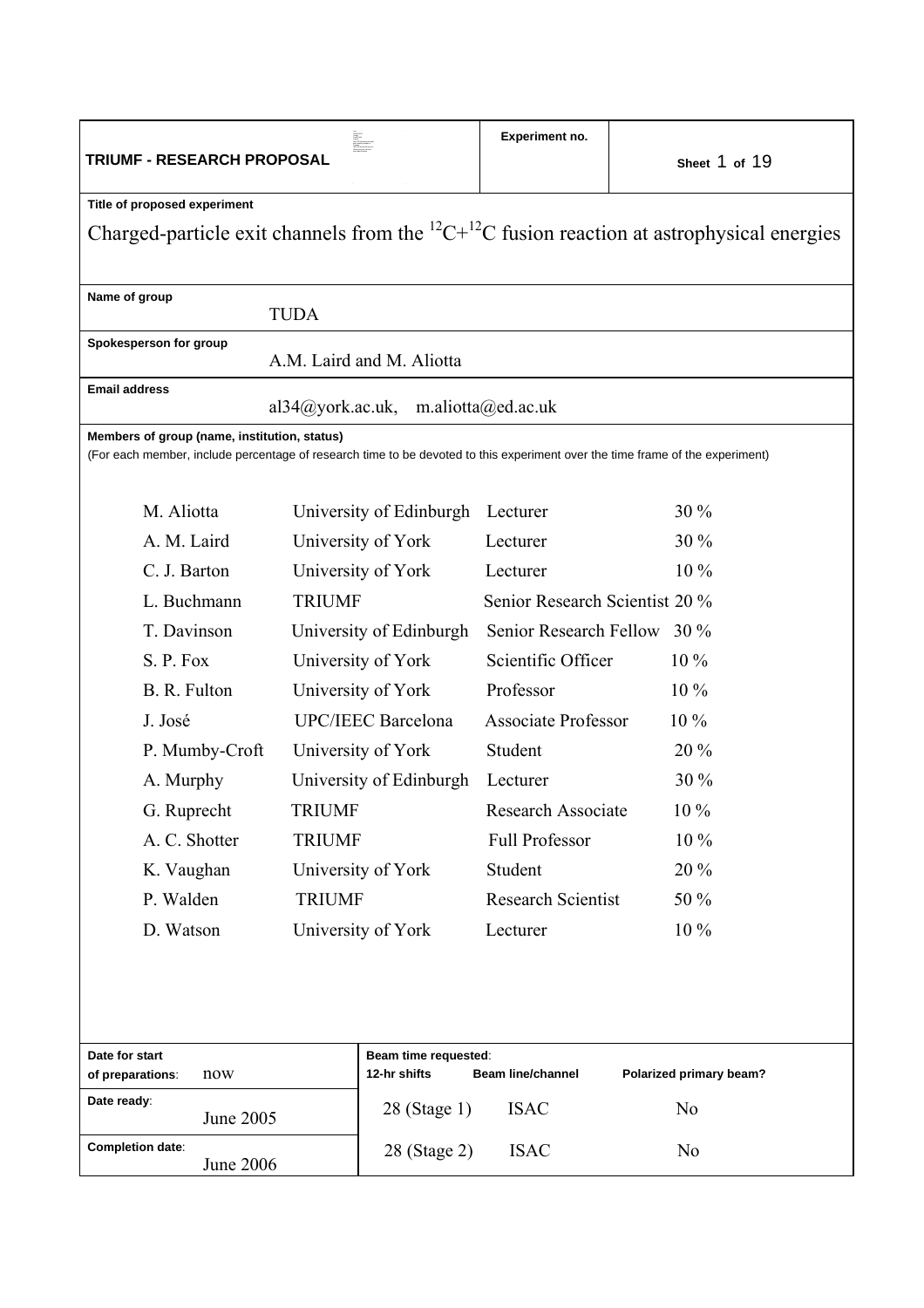| <b>SUMMARY</b> | Sheet 2 of 19 |
|----------------|---------------|
|                |               |

Do not exceed one page.

Carbon-carbon burning plays an important role in many astrophysical sites, both explosive and nonexplosive. Current data not only show discrepancies in the derived astrophysical S-factors but also the presence of resonant structures which make the extrapolation to lower energies difficult with any degree of confidence. Improvements in our understanding of this reaction, therefore, will have widespread implications for many stellar models.

The aim of this proposal is to re-investigate the charged-particle reaction channels  ${}^{12}C({}^{12}C,\alpha)^{20}$ Ne and <sup>12</sup>C(<sup>12</sup>C,p)<sup>23</sup>Na in the energy region  $\widetilde{E}_{cm} = 3.0 - 4.0$  MeV where existing data differ typically by a factor of 2. This experiment represents a necessary first step before extending the measurements to  $E_{cm}$  < 3.0 MeV where little experimental information is available at present.

The measurement will be undertaken in two stages at the TUDA facility using a pulsed  ${}^{12}C$  beam and self-supporting enriched <sup>12</sup>C targets. Angular distributions and excitation functions will be measured for both exit channels in the range  $E_{cm} = 4.0 - 3.3$  MeV (Stage I) and  $E_{cm} = 3.3 - 3.0$  MeV (Stage II) in  $\Delta E_{cm} = 100$  keV energy steps. Silicon strip detector arrays will be placed downstream and upstream so as to cover an effective total angular range  $\theta_{cm} = 5^{\circ} - 70^{\circ}$ . Particle identification will be achieved via TOF (upstream detectors) and ∆E-E (downstream detectors) techniques. Mott elastic scattering will be measured with a monitor detector placed at a forward angle, thus allowing for absolute cross section normalisation. The monitor will also provide information on the combined effect of beam intensity and target thickness.

While standard nuclear physics techniques and instrumentation will be employed for this measurement, the precise knowledge of the interaction energy is critical at these low energies. Therefore, the accurate determination of the incident beam energy and of its energy loss in the target are essential. The beam energy calibration will be carried out using the DRAGON facility to an accuracy of at least 0.2%. The beam energy loss is affected by changes in the target thickness, eg due to carbon build-up during runs. These will be monitored and corrected for by combining together information on the beam intensity (Faraday cup) and the elastic scattering data from the monitor detector. Background sources, arising mainly from H and D contaminations on the target, will be kept at a minimum by using cryopumps and target heating (if required).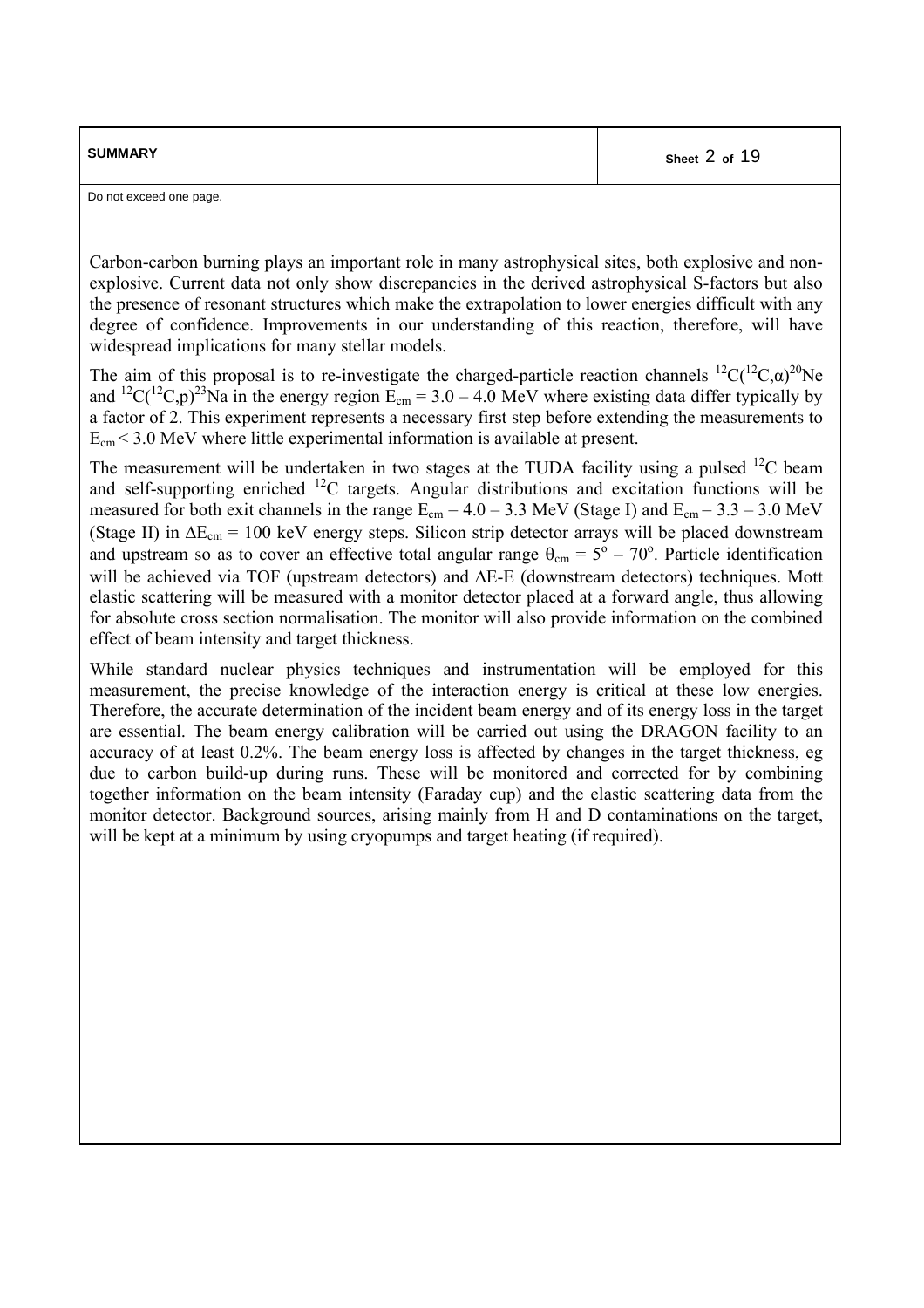| <b>BEAM and SUPPORT REQUIREMENTS</b>                                                                                                                                                                                                          | Sheet 3 of 19 |  |  |  |
|-----------------------------------------------------------------------------------------------------------------------------------------------------------------------------------------------------------------------------------------------|---------------|--|--|--|
| <b>Experimental area</b>                                                                                                                                                                                                                      |               |  |  |  |
| ISAC-HE, TUDA                                                                                                                                                                                                                                 |               |  |  |  |
| Primary beam and target (energy, energy spread, intensity, pulse characteristics, emittance)                                                                                                                                                  |               |  |  |  |
| OLIS, 12C 50enA                                                                                                                                                                                                                               |               |  |  |  |
| Secondary channel                                                                                                                                                                                                                             |               |  |  |  |
|                                                                                                                                                                                                                                               |               |  |  |  |
|                                                                                                                                                                                                                                               |               |  |  |  |
| Secondary beam (particle type, momentum range, momentum bite, solid angle, spot size, emittance, intensity, beam purity, target, special<br>characteristics)                                                                                  |               |  |  |  |
|                                                                                                                                                                                                                                               |               |  |  |  |
|                                                                                                                                                                                                                                               |               |  |  |  |
| <b>TRIUMF SUPPORT:</b><br>Summarize all equipment and technical support to be provided by TRIUMF. If new equipment is required, provide cost estimates.<br>NOTE: Technical Review Forms must also be provided before allocation of beam time. |               |  |  |  |
| High intensity bunched ${}^{12}C$ beam (1mm beam spot)<br>Operational support                                                                                                                                                                 |               |  |  |  |
|                                                                                                                                                                                                                                               |               |  |  |  |
|                                                                                                                                                                                                                                               |               |  |  |  |
|                                                                                                                                                                                                                                               |               |  |  |  |
| <b>NON-TRIUMF SUPPORT:</b>                                                                                                                                                                                                                    |               |  |  |  |
| Summarize the expected sources of funding for the experiment.<br>Identify major capital items and their costs that will be provided from these funds.                                                                                         |               |  |  |  |
| The TUDA scattering facility, targets, electronics and detectors, as well as manpower, will be provided<br>by the Universities of Edinburgh and York.                                                                                         |               |  |  |  |
|                                                                                                                                                                                                                                               |               |  |  |  |
|                                                                                                                                                                                                                                               |               |  |  |  |
|                                                                                                                                                                                                                                               |               |  |  |  |
|                                                                                                                                                                                                                                               |               |  |  |  |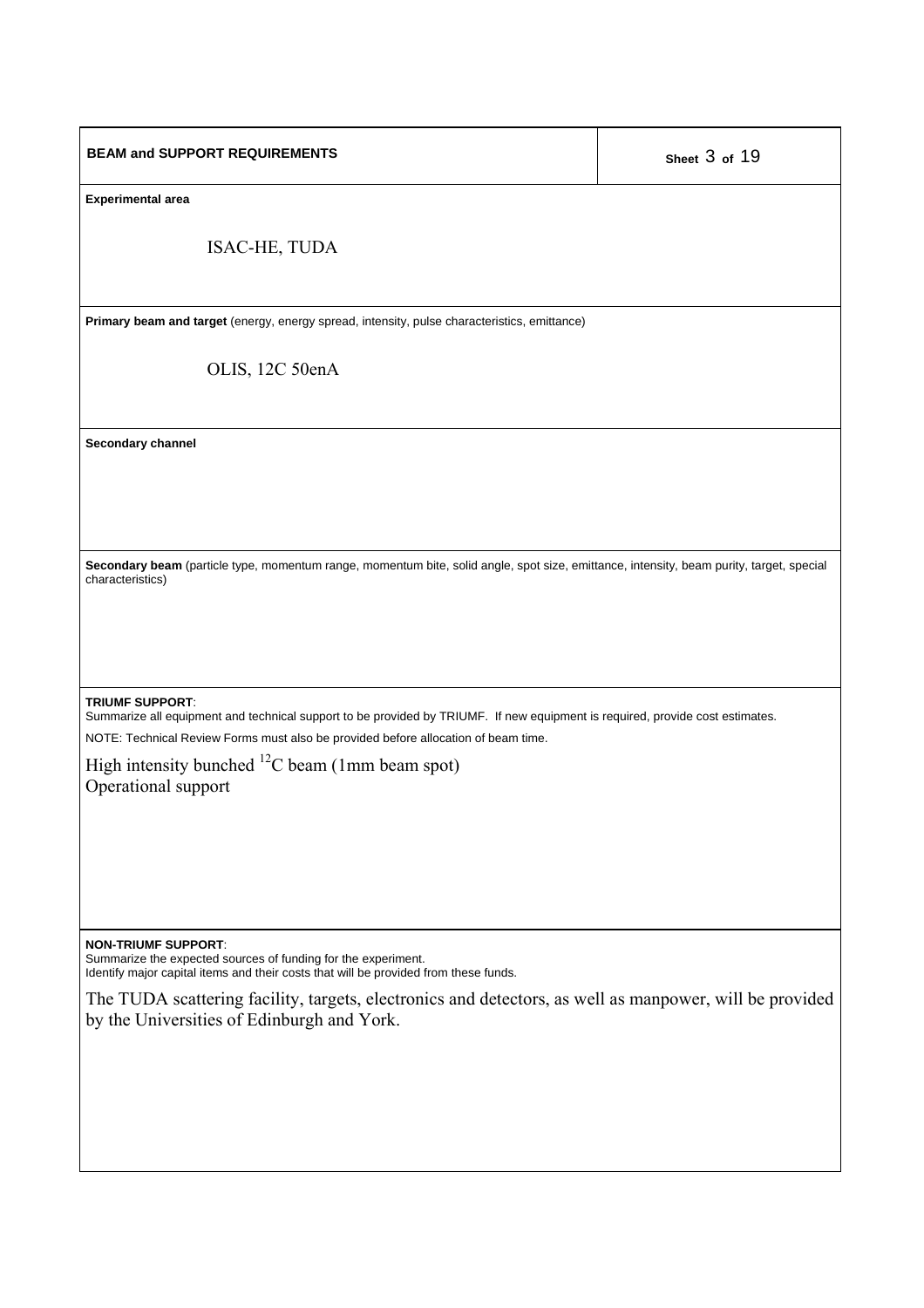| <b>SAFETY</b> | Sheet 4 of 19 |
|---------------|---------------|
|               |               |

Summarize possible hazards associated with the experimental apparatus, precautions to be taken, and other matters that should be brought to the notice of the Safety Officer. Details must be provided separately in a safety report to be prepared by the spokesperson under the guidance of the Safety Report Guide available from the Science Division Office.

Low voltage detectors and electronics.

Standard alpha particle calibration.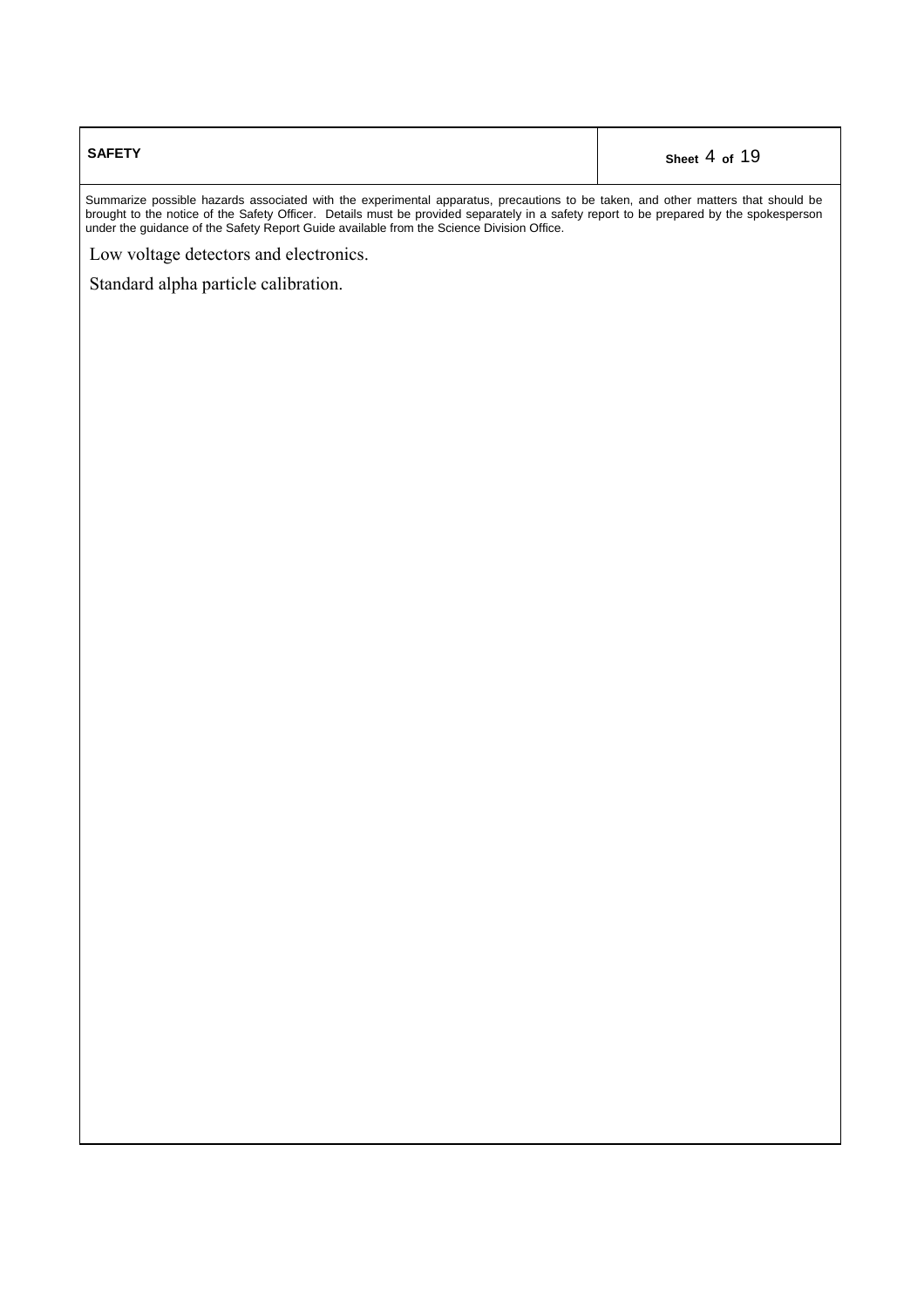# **1. Astrophysical motivation and current status**

The astrophysical importance of the  ${}^{12}C+{}^{12}C$  fusion reaction is well known and arguably second only to that of the <sup>12</sup>C( $\alpha$ , $\gamma$ )<sup>16</sup>O rate. It plays a crucial role in many stellar environments, both quiescent and explosive, and consequently the implications of the current uncertainty in this rate affect many astrophysical models, including super-AGB stars, superbursts in X-ray bursts models and type Ia supernovae [1].

For most purposes, such as energy generation or the general course of nucleosynthesis, it is only the total fusion reaction cross section that is needed. The reason being that the alpha particles, protons and neutrons liberated in the reactions are readily captured by the fusion residues themselves. Thus, for example, the reactions

$$
{}^{12}C + {}^{12}C \rightarrow {}^{20}Ne + {}^{4}He \qquad (1)
$$
  
\n
$$
\rightarrow {}^{23}Na + {}^{1}H \qquad (2)
$$
  
\n
$$
\rightarrow {}^{23}Mg + n \qquad (3)
$$

lead quickly to <sup>12</sup>C+<sup>12</sup>C  $\rightarrow$  <sup>24</sup>Mg + γ. However, partial cross sections such as (1-3) are needed as inputs for the nucleosynthesis codes in which the flow of nuclear reactions involving hundreds of nuclei is followed [2].

In standard stellar models, the  ${}^{12}C+{}^{12}C$  fusion reaction is one of the key factors differentiating between the evolutionary paths leading to either white dwarfs or heavy element burning stages. In fact it is the uncertainty in this rate that is responsible for the present uncertainty in the cut-off mass ( $\sim 8$  M<sub>sun</sub>) separating these two paths [1]. In type Ia supernovae, carboncarbon fusion initiates a thermonuclear runaway on the white dwarf once the Chandrasekhar mass has been exceeded. Changes in the reaction rate imply that carbon will ignite elsewhere (i.e. at different densities) with important consequences for the resulting nucleosynthesis [3].

For standard stellar models and for carbon ignition in type Ia supernovae, the relevant temperature range T =  $0.8 - 1.2 \times 10^9$  K corresponds to E<sub>cm</sub> = 1.7 – 3.3 MeV. In the case of super-bursts, the relevant regime extends up to  $T \sim 2.5 \times 10^9$  K (E<sub>cm</sub> = 5.7 MeV).

To date, the <sup>12</sup>C + <sup>12</sup>C fusion reaction has been measured down to  $E_{cm} = 2.45$  MeV using both γ-ray spectroscopy and charged particle detection [4-12]. Yet, the agreement between the various data sets is far from perfect. At very low energies the discrepancy is likely to be caused by errors in the energy scales and, to a lesser extent, by target thickness effects. Indeed, at sub-Coulomb energies where cross sections drop by several orders of magnitude, the accurate determination of the interaction energy is as important as the cross-section measurements themselves. As an example of the current disagreement between data sets, the  $\hat{S}(E)$  factor for the α-particle (a) and proton (b) exit channels of the <sup>12</sup>C+<sup>12</sup>C fusion reaction is shown in Figure 1. Here  $\hat{S}(E)=E\sigma(E)exp(2\pi n+gE)$  where n is the usual Sommerfeld parameter and  $g = 0.46 \text{ MeV}^{-1}$  [12]. The summed contribution from both exit channels is shown in the bottom panel (c) together with results from previous work [5]. While it is apparent that strong resonant structures persist down to the lowest energies investigated and may continue to exist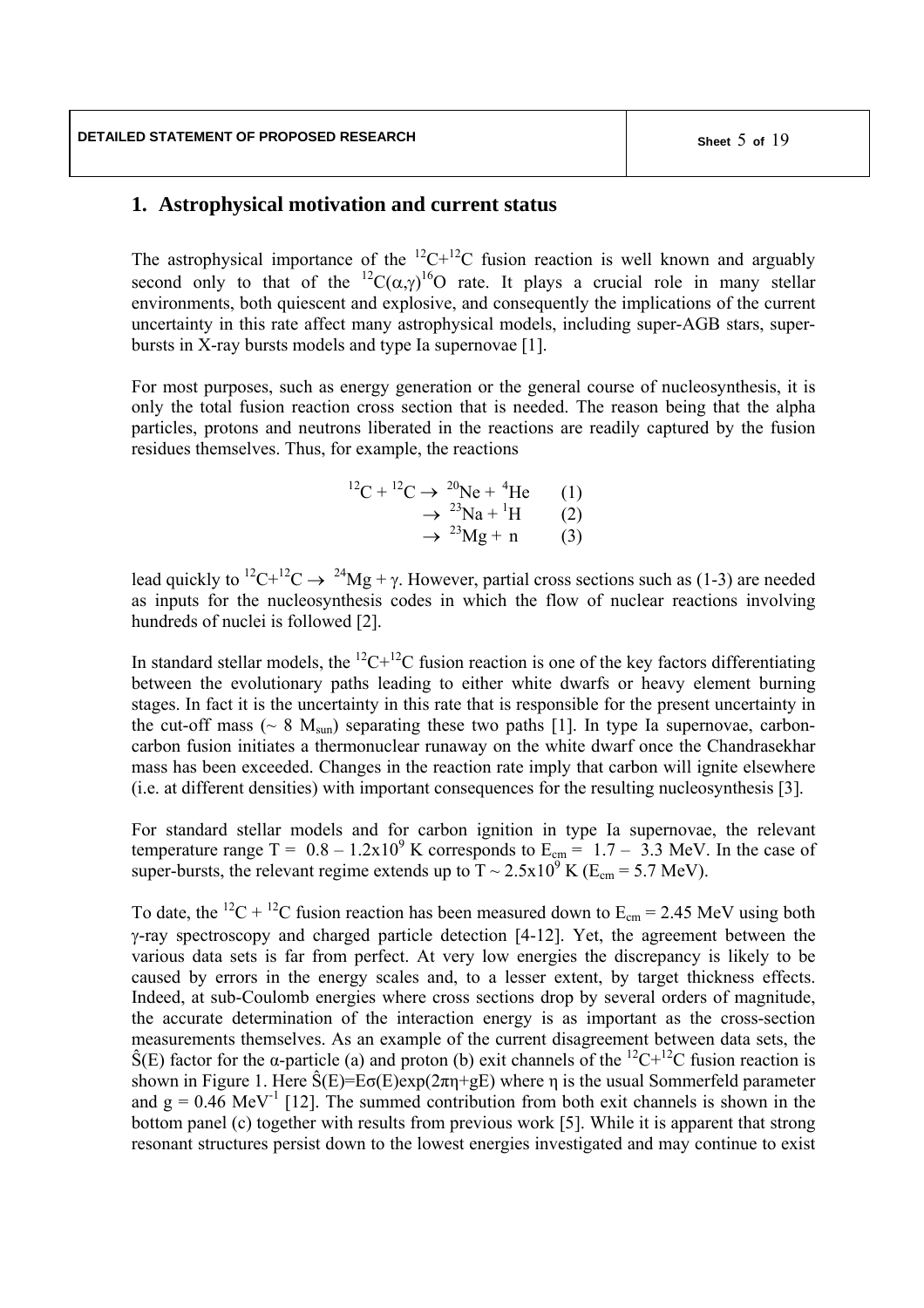at even lower beam energies, it is clear that the two data sets disagree below  $E_{cm} \sim 5$  MeV. Additional investigations in this energy region, as well as an extension to  $E_{cm}$  < 3 MeV are clearly needed.

Currently, the reaction rate used in the astrophysical models is based on the value  $S(E)$  =  $3x10^{16}$ exp(-0.46E) MeV-b as quoted in [13] from the evaluation of three data sets [12, 4 and 6]. The reference, however, does not quote any uncertainty. This is not altogether surprising considering the difficulty of extrapolating from the existing data down to astrophysical energies. Clearly strong resonance contributions (or indeed their absence) in the lower energy region could significantly change existing predictions.

In summary, a better understanding of the  ${}^{12}C+{}^{12}C$  fusion reaction is critically needed for a wide range of astrophysical models. In particular, accurate cross-section data in the energy range  $E_{cm} = 1.7 - 5.7$  MeV are required to base astrophysical implications on firmer ground.

It is proposed to re-investigate the charged-particle contribution to the  $^{12}C+^{12}C$  fusion reaction in the energy range  $E_{cm} = 3.0 - 4.0$  MeV. The extension of these measurements to energies below  $E_{cm} = 3.0$  MeV will require an experimental setup substantially different from the one envisaged here. As briefly outlined in section 5, such a setup will make use of the TACTIC detector (currently under development) in order to overcome the problems which would otherwise hamper investigations at these low energies. A related proposal will be submitted in due course to EEC, upon successful completion of the presently proposed investigation.

# **2. The experiment**

## **2.1 Objectives and Methodology**

The present proposal addresses the investigation of the  ${}^{12}C({}^{12}C,p){}^{23}Na$  and  ${}^{12}C({}^{12}C,\alpha)^{20}Ne$ reaction channels in two stages.

Stage 1 will cover the energy range  $E_{cm} \sim 3.3 - 4.0$  MeV; and

Stage 2 will cover the energy range  $E_{cm} \sim 3.0 - 3.3$  MeV.

The measurements will be carried out using self-supporting enriched  $^{12}C$  targets (typical thickness ~20  $\mu$ g/cm<sup>2</sup>) in  $\Delta E_{cm} = 100$  keV energy steps. In regions where resonances are expected, finer energy steps will be used.

The motivation to study the above energy ranges is twofold. Firstly we aim to resolve the present discrepancy in the total cross section by using improved detection techniques. This will both be relevant to astrophysical issues and will prove crucial to lower energy measurements as the experience gained will highlight critical issues for future studies optimisation. Secondly, we will address the outstanding issue of the extent to which resonances contribute to the astrophysical S(E) factor in this energy region, where indeed only one data point ( $E_{cm} \sim 3$  MeV) seems to indicate the presence of a strong resonance [12] not seen in the other data set [5].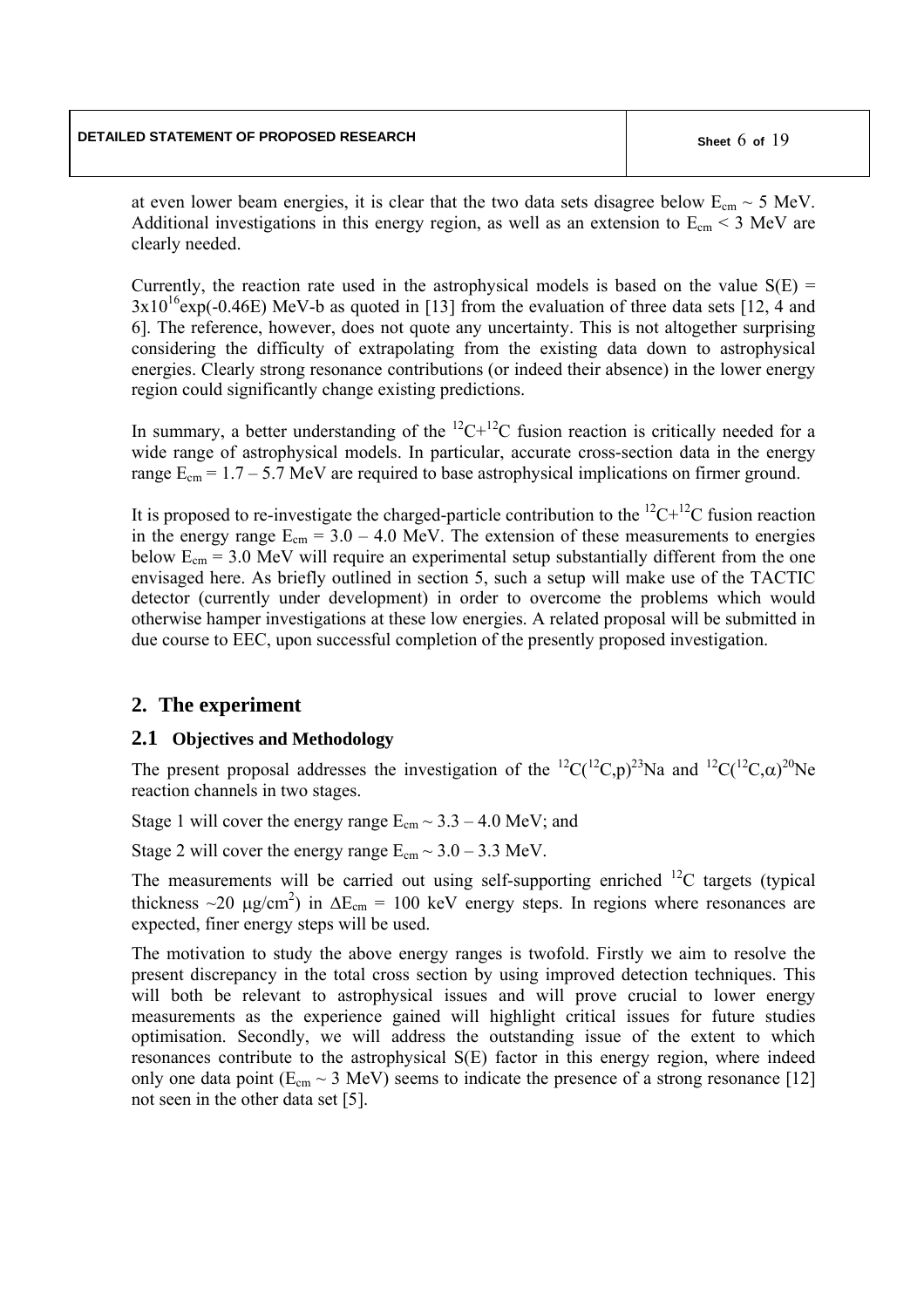In the range  $E_{cm} = 3.0 - 4.0$  MeV, several excited states in <sup>23</sup>Na and <sup>20</sup>Ne can be accessed as shown in Figure 2. For the minimum beam energy  $E_{lab} = 6$  MeV ( $E_{cm} = 3$  MeV) the kinematical curves of the emitted protons and alpha particles leading to various excitation energies in the respective residual nuclei are shown in Figure 3. It should be noted that states above the alpha threshold in  $^{20}$ Ne can also be populated leading to sequential (or simultaneous) emission of two alpha particles. If not properly taken into account, this effect may lead to double-counting problem and in some cases might have been a source of discrepancy between data sets in the high energy region. Owing to the much larger solid angle coverage in this experiment (see below) it will be possible to quantitatively measure this effect, thereby achieving an improvement with respect to previous measurements.

For both reaction channels, excitation functions and angular distributions will be obtained by detecting the ejectiles over a wide angular range by means of highly segmented silicon detector arrays. Particle identification will be obtained by time-of-flight with respect to a pulsed carbon beam and ∆E/E telescope technique. Angular distributions will be normalized to the <sup>12</sup>C+<sup>12</sup>C elastic scattering, which follows Mott scattering at  $E_{cm} \le 6.5$ MeV, thus allowing for absolute total cross section determination for each exit channel.

## **2.2 Experimental Setup**

The experimental setup is sketched in Figure 4. It will consist of three silicon strip detector arrays placed downstream and upstream of a self-supporting enriched  ${}^{12}C$  target at the distances shown in the figure. The overall angular range corresponds to  $\theta_{cm} \approx 5^{\circ} - 30^{\circ}$  and  $\theta_{cm}$  $\approx 110^{\circ} - 150^{\circ}$  with angular resolution  $\Delta\theta_{cm} = 2^{\circ}$  (most forward detector) and  $\Delta\theta_{cm} = 1.3^{\circ}$  (most backward detector). Since the particles in the entrance channel are identical, the angular distributions of all reaction products will be symmetric around  $\theta_{cm} = 90^{\circ}$ . Hence, the above angular ranges will effectively correspond to  $\theta_{cm} \approx 5^{\circ} - 70^{\circ}$  (with some overlap around  $\theta_{cm} =$ 30°) with little loss of information in the total  $\theta_{cm} = 0^{\circ} - 90^{\circ}$  range. Such an arrangement will allow for a consistency check of the relative cross section magnitude above and below 90°.

Due to the high event rate at small angles, foils will be placed in front of the downstream detectors to stop the elastically scattered beam particles (max  $\theta_{lab} = 90^{\circ}$ ).

The normalization of the solid angle (here  $\sim$  38% of 4 $\pi$ ) will be carried out by using an  $\alpha$  source and the elastic scattering from a gold foil. In addition, a well collimated monitor detector (not shown in Figure 4) will be placed at forward angles to monitor the combination of target thickness and beam intensity via the  ${}^{12}C+{}^{12}C$  elastic scattering yield, which at sub-Coulomb energies can be described by pure Mott scattering. A Faraday cup placed at the end of the TUDA chamber will be used to stop the beam and to monitor beam intensity variations during the measurement. This combination will allow the monitoring of target thickness changes (eg. due to carbon build-up) during runs. If needed rotating targets will be used to minimise such an effect. The energy calibration (detector/electronics) for both protons and alphas will be performed using a triple-line  $\alpha$  source and proton elastic scattering from CH<sub>2</sub> foils.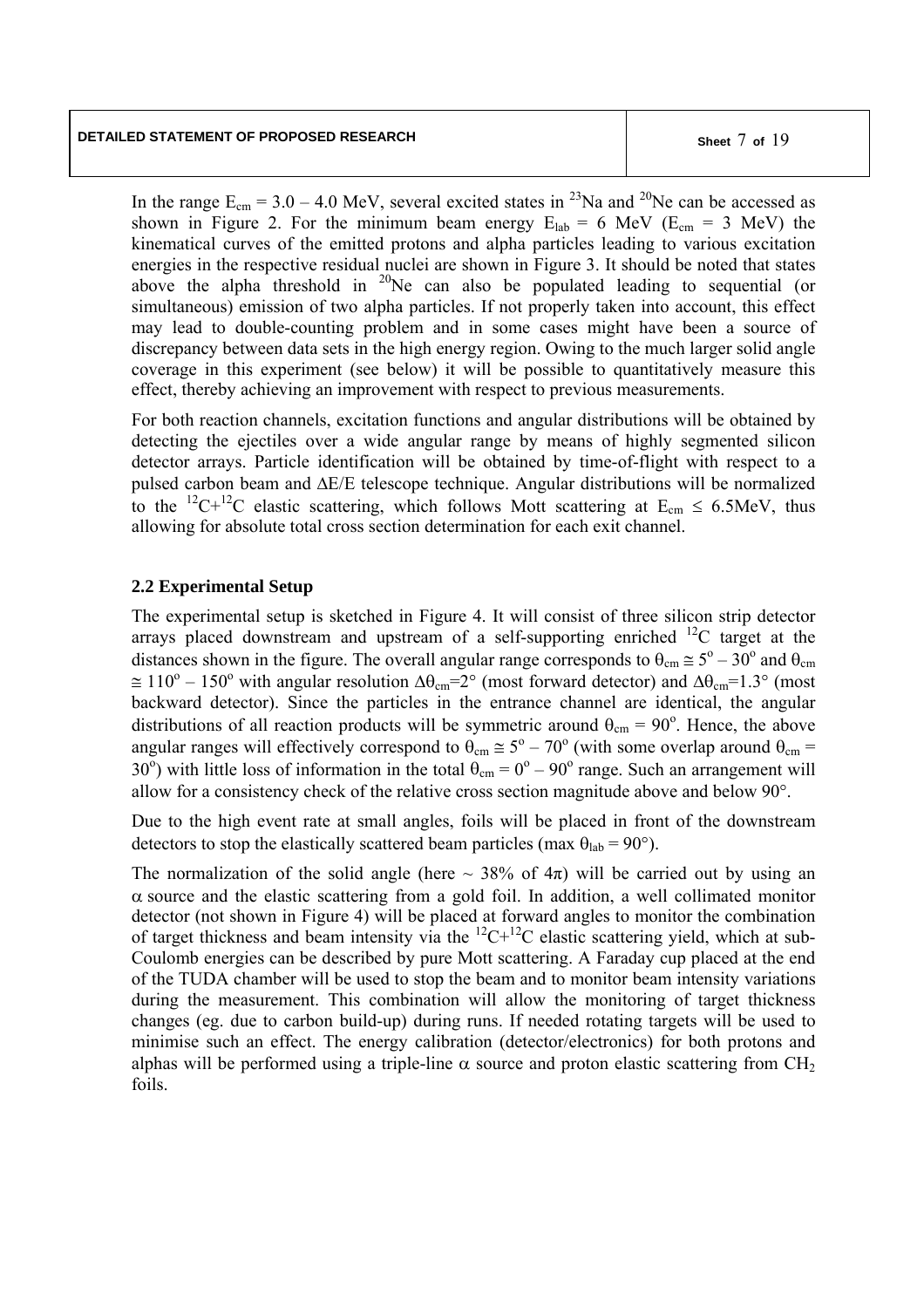#### **2.3 Beam Energy Calibration, Target Thickness and Background Issues**

The discrepancies in existing data sets have highlighted the need for a high accuracy beam energy determination. The reaction cross sections to be studied are extremely sensitive to the interaction energy and so both the initial beam energy and the beam energy loss through the target must be accurately known. In order to determine our initial beam energy, we propose to use the DRAGON separator which has been calibrated using a variety of reactions and can measure the beam energy to 0.1-0.2%.

The beam energy loss depends on the target thickness which may increase due to carbon build-up during runs. Previous measurements seem to suggest that this is not a limiting effect. However, once the beam energy is known, the target thickness can be determined in-situ, from the elastic scattering data. In addition, checks of target thickness will be performed both before and after runs using a triple-line  $\alpha$  source.

The main source of background arises from water contamination of the carbon targets. At low energies the elastically scattered protons dominate the reaction cross section, whereas higher energy protons can be produced by the  $D(^{12}C, ^{13}C)p$  reaction on deuterium contamination in water. It is expected that both contaminants can be significantly reduced by using a cryopump recently installed in the TUDA chamber. If this does not prove satisfactory, the target will be heated during the runs to reduce water vapour condensing on its surface.

### **2.4 Data Analysis**

The TUDA acquisition system is VME based and capable of acquiring data from up to 512 electronic channels, which is more than enough for our proposed set up (max. 320). The VME DAQ is also capable of handling up to 20 kHz event rate and again this should be more than sufficient for our purposes. The data will be acquired online event by event allowing cuts and coincidence requirements to be applied offline as necessary. The data being acquired will be monitored online using a Sun workstation to verify beam and target status and detector/electronics stability.

## **2 Beam Request**

The total beam time requested is 56 shifts of  $^{12}$ C beam to be delivered in two stages. Stage 1 will cover the energy region  $E_{cm} = 4.0 - 3.3$  MeV (28 shifts) and Stage 2 will cover the energy range  $E_{cm} = 3.3 \text{ MeV} - 3.0 \text{ MeV}$  (28 shifts) as indicatively summarised in Table 1. The regions will typically be covered in 100 keV energy steps with smaller step sizes in the region of expected resonances. The above request is based on the following:

- beam intensity i =  $10^{11}$  pps (eg 50nA,  $^{12}C^{3+}$ )
- target thickness  $dx = 20 \mu g/cm^2$
- total efficiency  $n = 10%$  (conservative estimate)
- cross sections values as given in [12] for the alpha channel only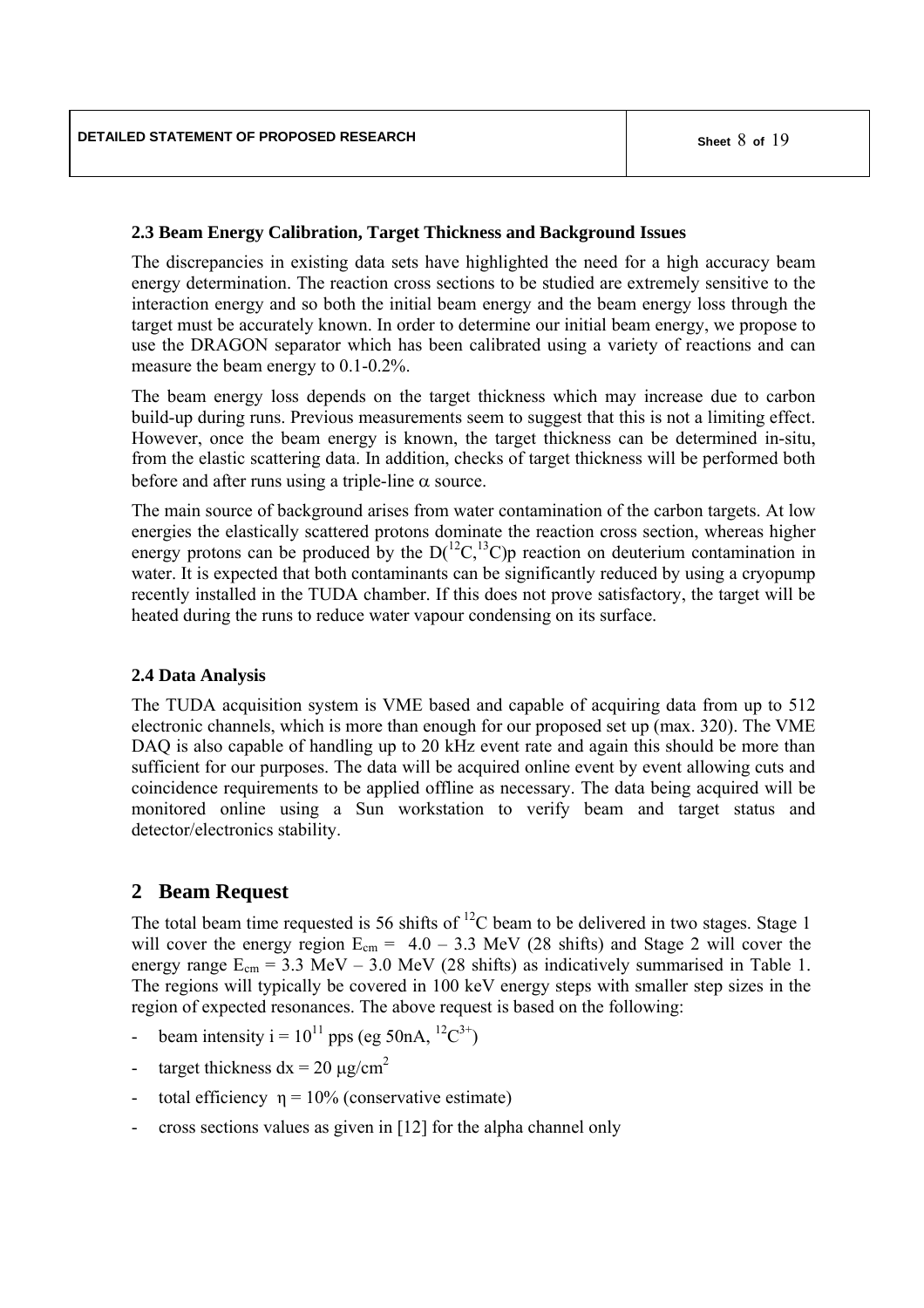The requested number of shifts reflects the importance of acquiring enough statistics over a large angular range to accurately determine the total cross section at each energy.

It is expected that there will be a period of several months between stages 1 and 2 to allow for data analysis and for any necessary improvements to be implemented. Additional beam time of 10 shifts is requested, in advance of stage one, to investigate the extent of carbon build up and water contamination of the target, in the relevant energy region.

# **3 Readiness**

The TUDA scattering facility and the necessary manpower will be available for preparation as of January 2005. The required detectors are available and the recently installed VME data acquisition is capable of handling the number of channels as well as the predicted event rate. The rotating target should be ready to be installed by this time. It is therefore expected that the TUDA facility will be capable of running the initial phase of the proposed experiment as of June 2005.

It should be highlighted that the measurements proposed here rely on present beam capabilities and existing equipment. The TUDA group have extensive experience of such measurements and the analysis, interpretation and publication of these data can be foreseen on relatively short timescales.

# **4 Future direction**

From the astrophysical standpoint, it is extremely important to extend these measurements to even lower energies, i.e. below 3 MeV. This however would not be possible using the technique presented. Therefore, in order to push the measurements to lower energies, we intend to submit a related proposal to a future EEC based on the use of the TACTIC detector.

TACTIC is a gas-based detector and would have several significant advantages over the current set up. The cylindrical design of TACTIC would increase the geometrical efficiency to approximately 80%. In addition, since TACTIC uses a gas target, the background issues related to water contamination of the target foils, which limited the precision of previous measurements, will be severely reduced. Background protons kicked out from the entrance window can also be rejected offline using trajectory reconstruction. Measurements with TACTIC will initially cover the energy region around 3 MeV in order to provide a comparison with data from the measurement proposed here and to validate calibrations and normalisations. Once the operation of TACTIC has been verified, the measurements will be extended to as low energies as possible using the new set up and available beam intensities. It is expected that TACTIC will be ready to take beam by 2006.

# **5 References**

[1] G. Wallerstein et al.: Rev. Mod. Phys. 69(4) (1997) 995

[2] C. Barnes et al.: *Heavy-Ion Reactions in Nuclear Astrophysics* in: Treatise on Heavy-Ion Science, Vol 6 – Ed. D. Allan Bromley

[3] J. José: private communication (2004)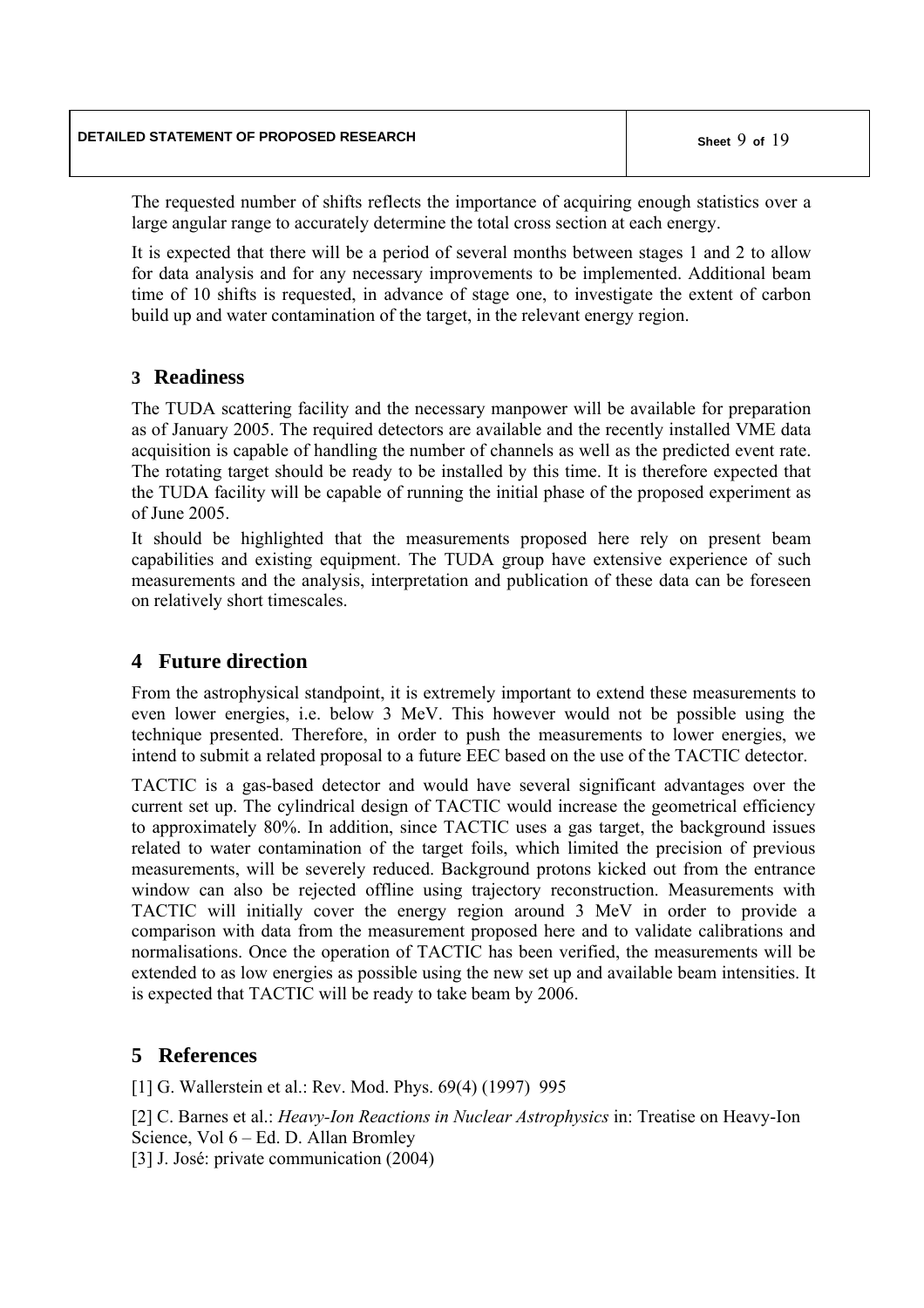- [4] J.R. Patterson et al: Astrophys. J. 157 (1969) 367
- [5] M.G. Mazarakis and W.E. Stephens: Phys. Rev. C7 (1973) 1280
- [6] H. Spinka and H. Winkler: Nucl. Phys. A 233 (1974) 456
- [7] K.U. Kettner et al.: Phys. Rev. Lett. 38 (1977) 337
- [8] W. Galster et al.: Phys. Rev. C15 (1977) 950
- [9] M.D. High and B. Čujec: Nucl. Phys. A 282 (1977) 181
- [10] H.W. Becker: Diplomarbeit, Institute fuer Kernphysik, Muenster (1978)
- [11] K.U. Kettner et al.: Z. Phys. A 298 (1980) 65
- [12] H.W. Becker et al.: Z. Phys. A 303 (1981) 305-312
- [13] G.R. Caughlan and W.A. Fowler: Atomic Data and Nucl. Data Tables 40 (1988)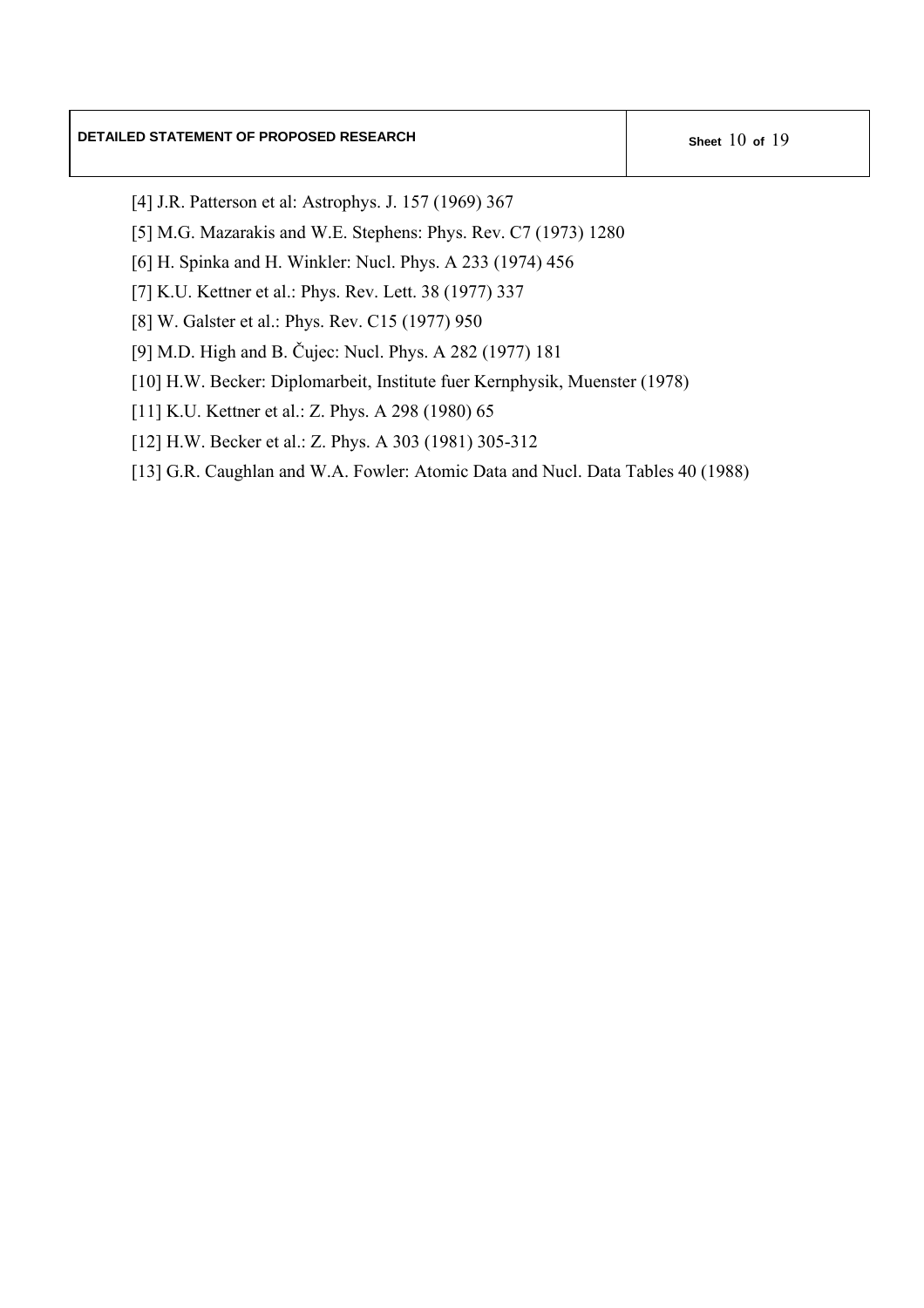

*Figure 1: Summed Ŝ(E) values for the α-particle (a) and proton (b) exit channels of the 12C+12C fusion reaction. The summation of both exit channels is shown in (c) together with the results from previous work [Mazarakis et al.](cross symbols). The vertical solid lines represent the reported energetic locations of the intermediate resonance structures [Galster et al], while the dashed lines indicate the presence of possible additional resonances. (From Becker et al. 81)*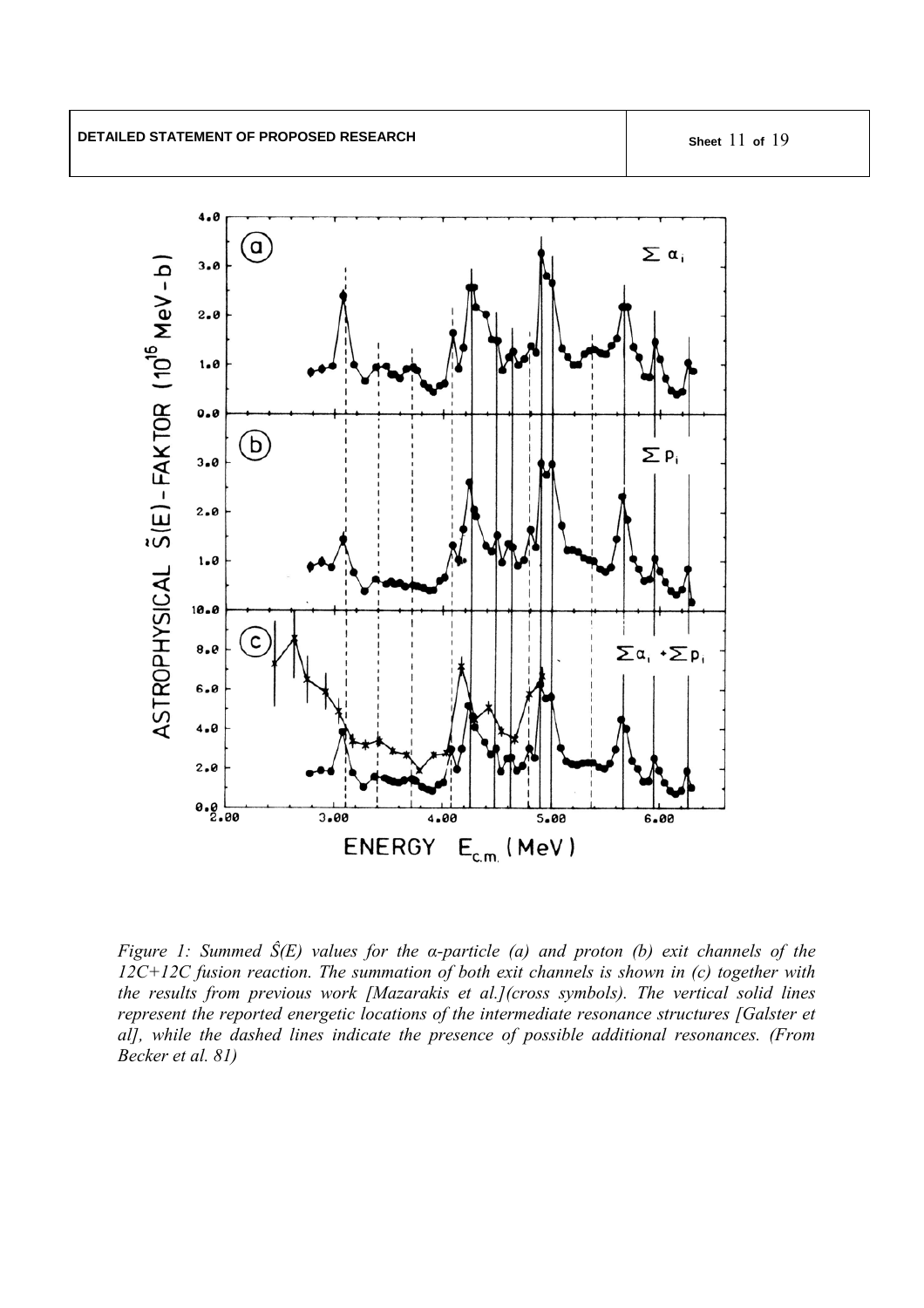

*Figure 2: Q-value diagram indicating open channels*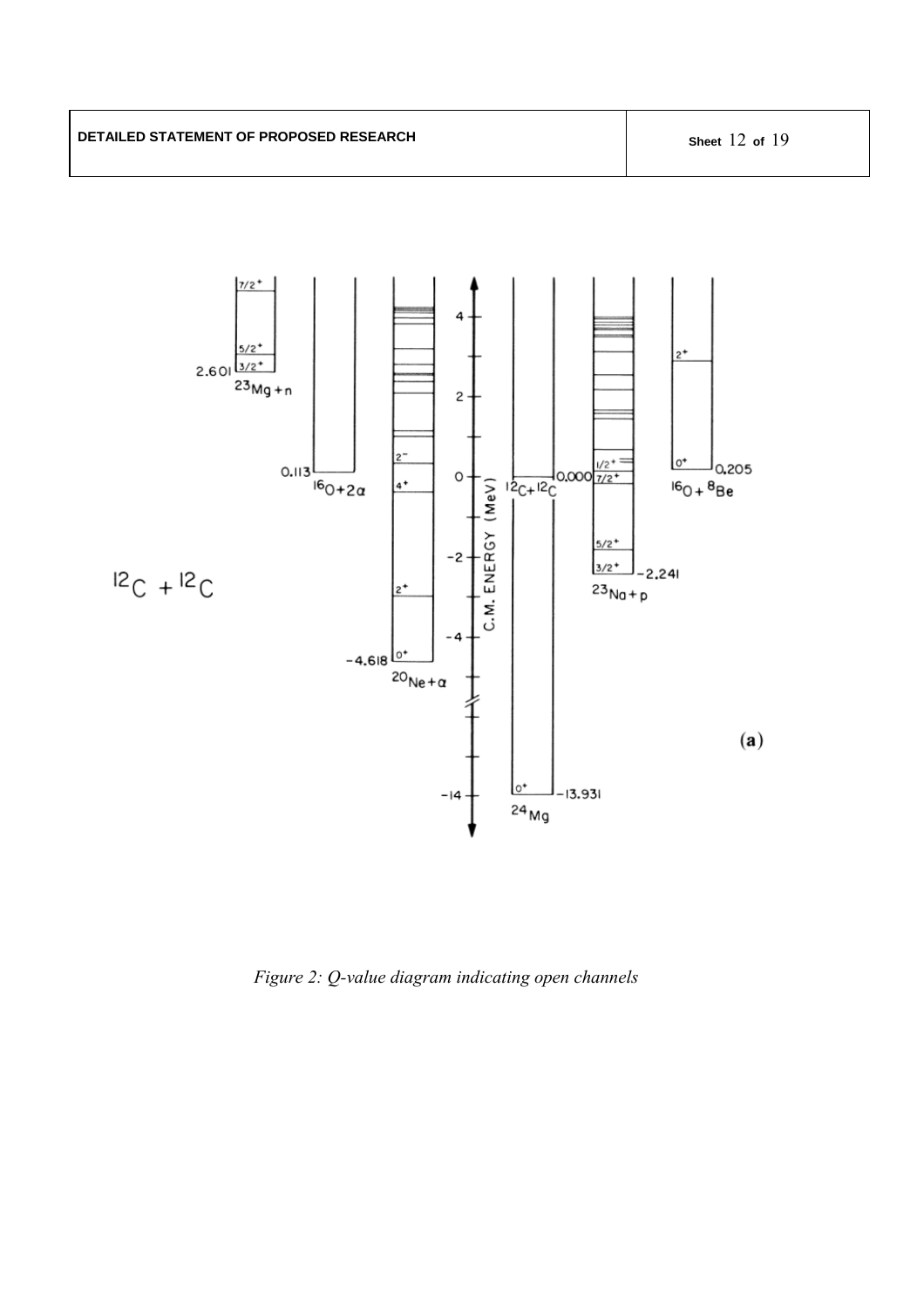

*Figure 3: Kinematics for alpha (top) and proton (bottom) exit channels at Elab = 6 MeV. Lines correspond to various excitation energies of the residual nuclei 20Ne and 23Na respectively. Rectangles indicate the angular ranges covered by the detectors (see text for details).*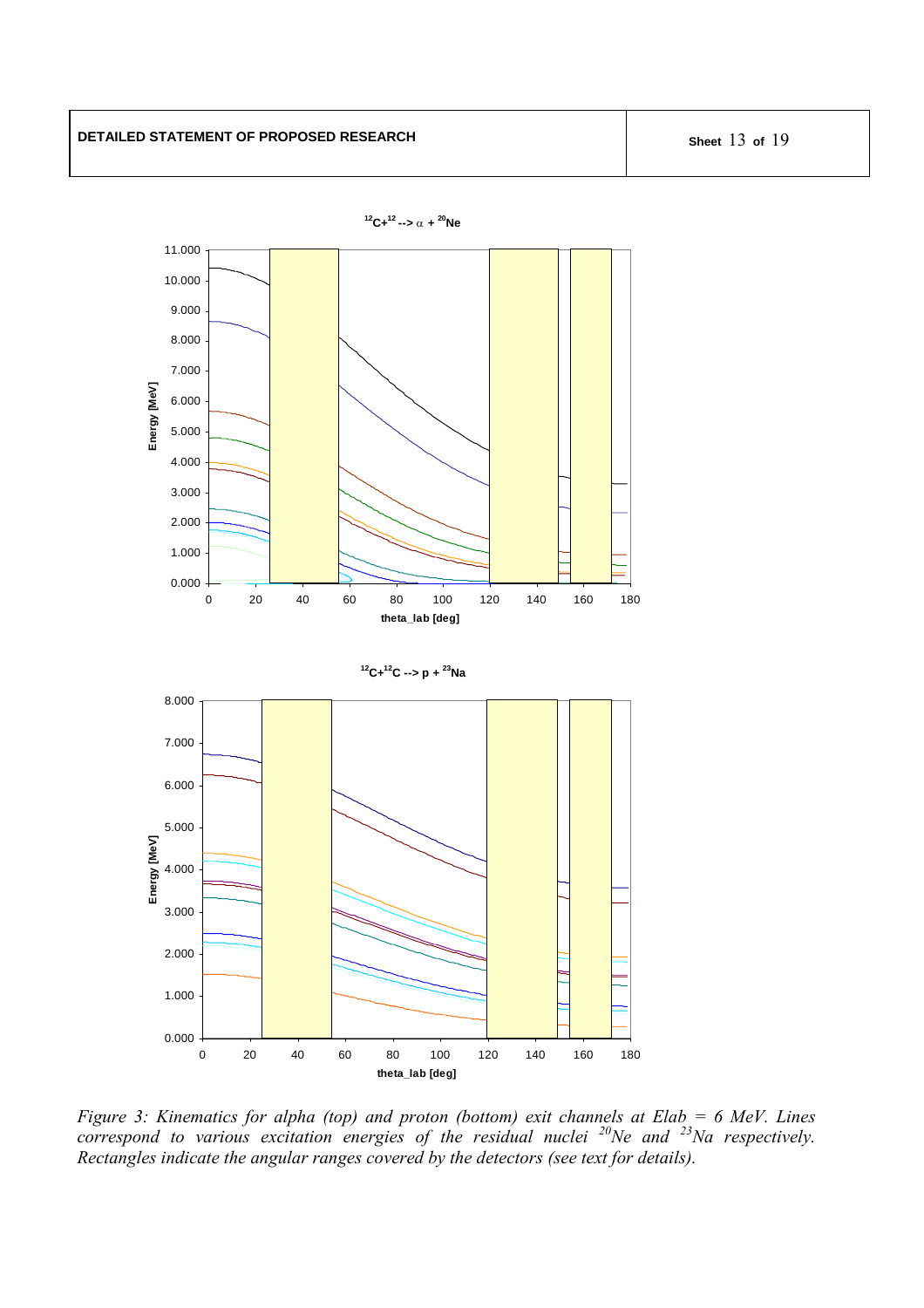

*Figure 4: Sketch of the experimental setup. The monitor for the elastic scattering is not shown.* 

|         | $E_{cm}$<br>[MeV] | sigma<br>[ub] | rate<br>[counts/s] | $#$ shifts<br>[12 h] | total counts | precision<br>% |
|---------|-------------------|---------------|--------------------|----------------------|--------------|----------------|
|         | 3.0               | 0.015         | $1.5E - 04$        | 14                   | 90.7         | 10.5           |
| stage 2 | 3.1               | 0.040         | 4.0E-04            | 6                    | 103.7        | 9.8            |
|         | 3.2               | 0.035         | $3.5E-04$          | 8                    | 121.0        | 9.1            |
|         | 3.3               | 0.050         | $5.0E - 04$        | 6                    | 129.6        | 8.8            |
|         | 3.4               | 0.300         | $3.0E - 03$        | $\overline{2}$       | 259.2        | 6.2            |
|         | 3.5               | 0.700         | 7.0E-03            | 2                    | 604.8        | 4.1            |
|         | 3.6               | 0.700         | 7.0E-03            | 2                    | 604.8        | 4.1            |
| stage 1 | 3.7               | 2.000         | $2.0E - 02$        | 2                    | 1728.0       | 2.4            |
|         | 3.8               | 2.500         | $2.5E-02$          | 2                    | 2160.0       | 2.2            |
|         | 3.9               | 2.500         | $2.5E-02$          | 2                    | 2160.0       | 2.2            |
|         | 4.0               | 5.500         | $5.5E-02$          | 2                    | 4752.0       | 1.5            |

*Table 1: Indicative breakdown of beam time request. The8 shifts unaccounted for in stage 1 will be used for finer energy step measurements where resonances are expected (see text for details).*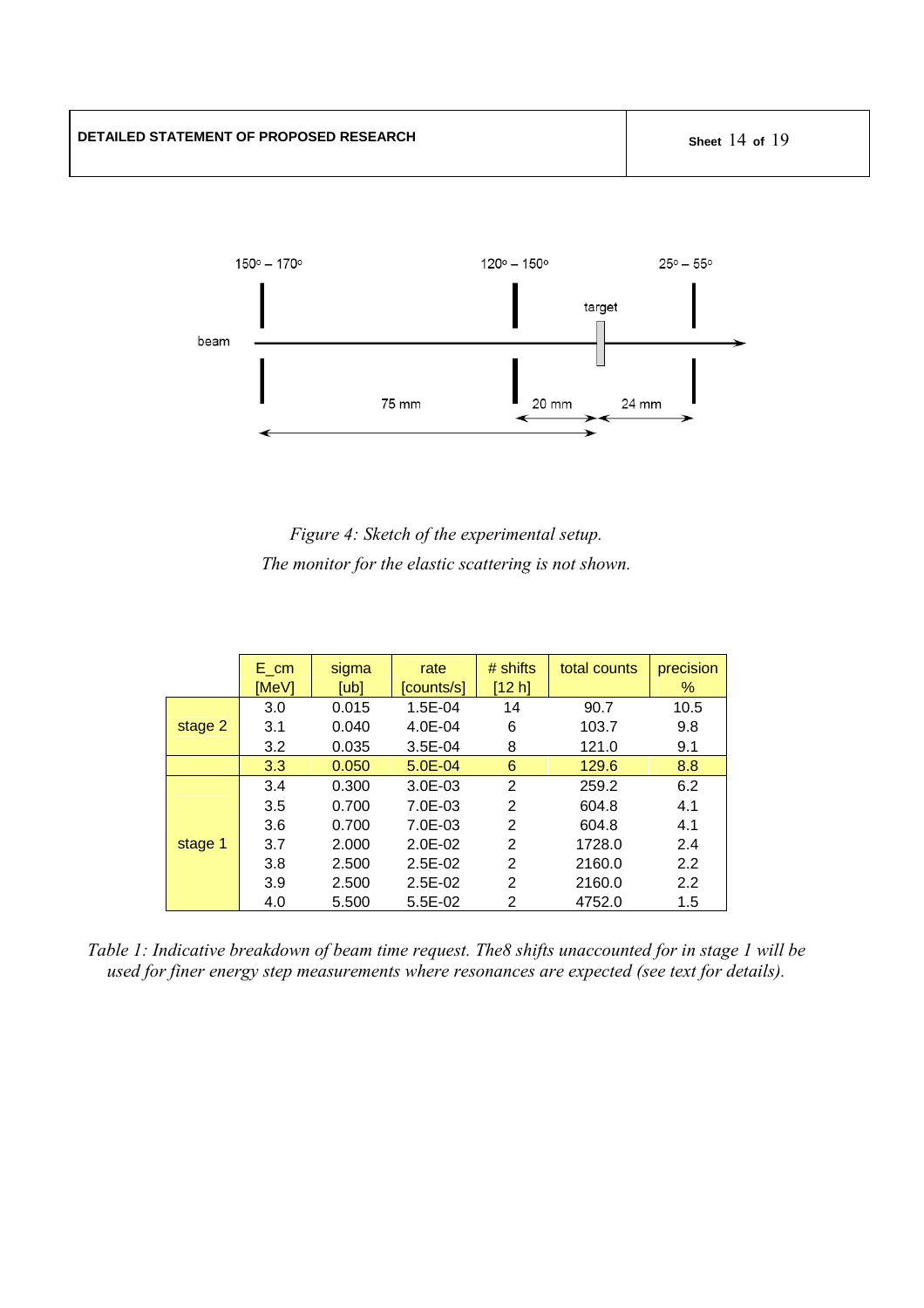# **Spokesperson's (A. Laird) List of Publications.**

J.M. D'Auria *et al.,* Phys. Rev. C 69 (2004) 065803 *The* <sup>21</sup> $Na(p, \gamma)^{22}$ *Mg reaction from E<sub>c.m.</sub>=200 to 1103 keV in novae and x-ray bursts* 

O.R. Kakuee, Nucl. Phys. A *in press Elastic scattering of the halo nucleus 6 He from 208Pb above the Coulomb barrier* 

R. Raabe *et al*., Phys. Rev. C 67 (2003) 044602, 2*n*-transfer contribution in the <sup>4</sup>He(<sup>6</sup>He,<sup>6</sup>He)<sup>4</sup>He cross section at  $E_{cm} = 11.6$  MeV

A.R. Junghans *et al*., nucl-ex/0308003, 8/5/2003, *Precise measurement of the 7 Be(p,*γ*) 8 B S-factor* 

S. Bishop *et al.,* astro-ph/0303285, 3/13/2003 *The 21Na(p,*γ*) 22Mg Reaction and Oxygen-Neon Novae* 

S. Bishop *et al.*, Phys. Rev. Lett 90 (2003) 162501; Erratum Phys. Rev. Lett 90 (2003) 229902 *The 21Na(p,*γ*) 22Mg Reaction and Oxygen-Neon Novae* 

D.A. Hutcheon *et al*., NIM A498 (2003) 190 *The DRAGON facility for Nuclear Astrophysics at TRIUMF-ISAC: Design, Construction and Operation* 

U. Greife *et al.*, submitted to NIM B *Energy loss of stable and radioactive ions in hydrogen gas* 

A. Olin *et al*., Proceedings of the International Conference on Classical Nova Explosions, AIP Conf. Proc. 637 (2002) 119 *Nuclear Astrophysics at ISAC with DRAGON: Initial Studies* 

D. Groombridge *et al*., Phys. Rev. C 66 (2002) 055802 *Breakout from the hot CNO cycle via the <sup>18</sup>Ne(* $\alpha$ *,p)*<sup>21</sup>Na reaction. II. Extended energy range  $E_{c,m}$  approx *1.7-2.9 MeV* 

A.M. Laird *et al*., Phys. Rev. C 66 (2002) 048801 *Indirect study of the astrophysically important*  ${}^{15}O(\alpha, \gamma$ *<sup>19</sup>Ne reaction through*  ${}^{2}H(^{18}Ne, {}^{19}Ne)^{1}H$ 

A. Lepine-Szily *et al*., Phys. Rev. C65 (2002) 054318 *Observation of the Particle-Unstable Nucleus 10N* 

T. Davinson *et al*., Nucl. Phys A701 (2002) 188c *Louvain-Edinburgh Detector Array (LEDA): A silicon detector array for use with radioactive nuclear beams* 

S. Cherubini *et al*., Nucl. Phys A701 (2002) 632c *New Developments and Recent Results in Nuclear Astrophysics at Louvain-la-Neuve*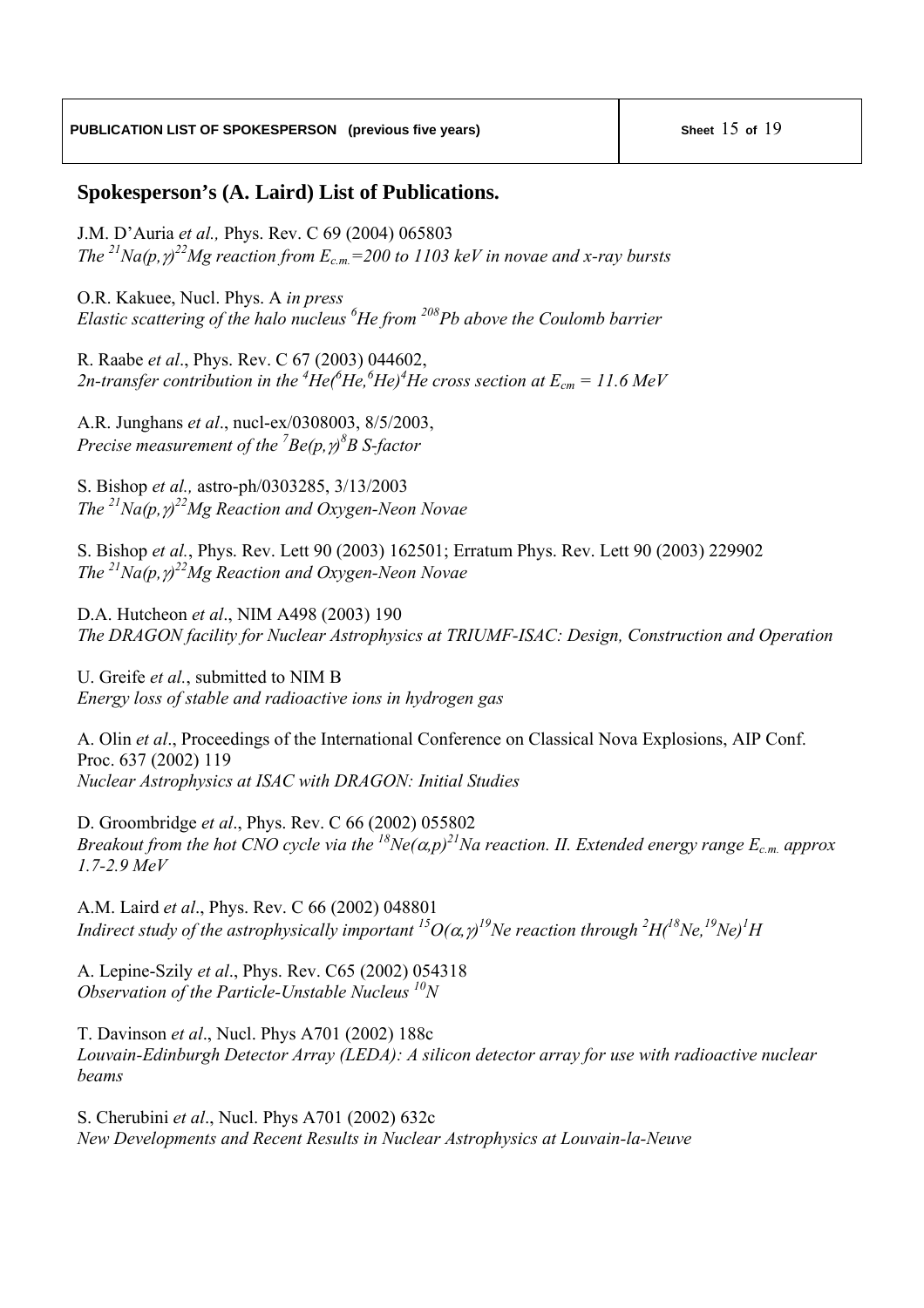A.N. Ostrowski *et al*., Nucl. Phys A701 (2002) 621c *Break-Out from the Hot-CNO Cycle Studied with Radioactive Beams* 

R. Raabe *et al*., Nucl. Phys A701 (2002) 387c *Measurement of the <sup>4</sup>He(<sup>6</sup>He,<sup>6</sup>He)<sup>4</sup>He Cross Section with a <sup>4</sup>He-Implanted Al Target* 

A.N. Ostrowski *et al*., NIM A480 (2002) 448 *CD: A double sided silicon strip detector for radioactive beam experiments* 

A.N. Ostrowski *et al.,* Phys. Rev. C63 (2001) 024605 *Borromean Nucleus Reactions Induced below the Breakup Threshold: 6 He + p* 

A.M. Laird *et al*., Nucl. Phys A688 (2001) 134c *Hot CNO Breakout: Status of the d(18Ne,p)19Ne\*(*α*) 15O Reaction* 

D. Groombridge *et al*., Nucl. Phys A688 (2001) 472c *Breakout from the Hot-CNO Cycle via the*  $^{18}Ne(\alpha, p)^{21}Na$  Reaction

S. Cherubini *et al*., Nucl. Phys A688 (2001) 465c *The* <sup>*15*</sup> $O(\alpha, \gamma)$ <sup>*19</sup>Ne\* Reaction using a <sup>18</sup>Ne Radioactive Beam*</sup>

T. Davinson *et al*., NIM A454 (2000) 350 *Louvain-Edinburgh Detector Array (LEDA): a silicon detector for use with radioactive nuclear beams* 

J.M. Oliveira *et al*., Phys. Rev. Lett 84 (2000) 4056 *Observation of the 11N Ground State* 

A.M. Laird *et al*., Proceedings of the Experimental Nuclear Physics in Europe Conference, AIP Conference Proceedings 495 (1999) 367 *A study of the <sup>15</sup>O(* $\alpha$ *,γ) reaction via the*  $\alpha$ *-decay of <sup>19</sup>Ne* 

R. Raabe *et al*., Proceedings of the Experimental Nuclear Physics in Europe Conference, AIP Conf. Proc. 495 (1999) 9 *Elastic 2n-transfer in the <sup>4</sup> He(6 He,6 He)4 He scattering* 

A.M. Laird *et al*., Proceedings of the Nuclei in the Cosmos V Conference, Edition Frontier (1998) 415 *The d*<sup> $^{18}$ Ne,<sup>19</sup>Ne\*)p Reaction: A way to measure <sup>15</sup>O( $\alpha$ , $\gamma$ ) ?</sup>

W. Bradfield-Smith *et al*., Proceedings of the Nuclei in the Cosmos V Conference, Edition Frontier (1998) 419 *Break-Out from the Hot CNO Cycle via*  $^{18}$ Ne( $\alpha$ ,p)<sup>21</sup>Na

R. Raabe *et al*., Phys. Lett. B458 (1999) 1 *Elastic 2n-Transfer in the <sup>4</sup> He(6 He,<sup>6</sup> He)4 He Scattering* 

A.N. Ostrowski *et al*., Phys. Rev. C60 (1999) 064603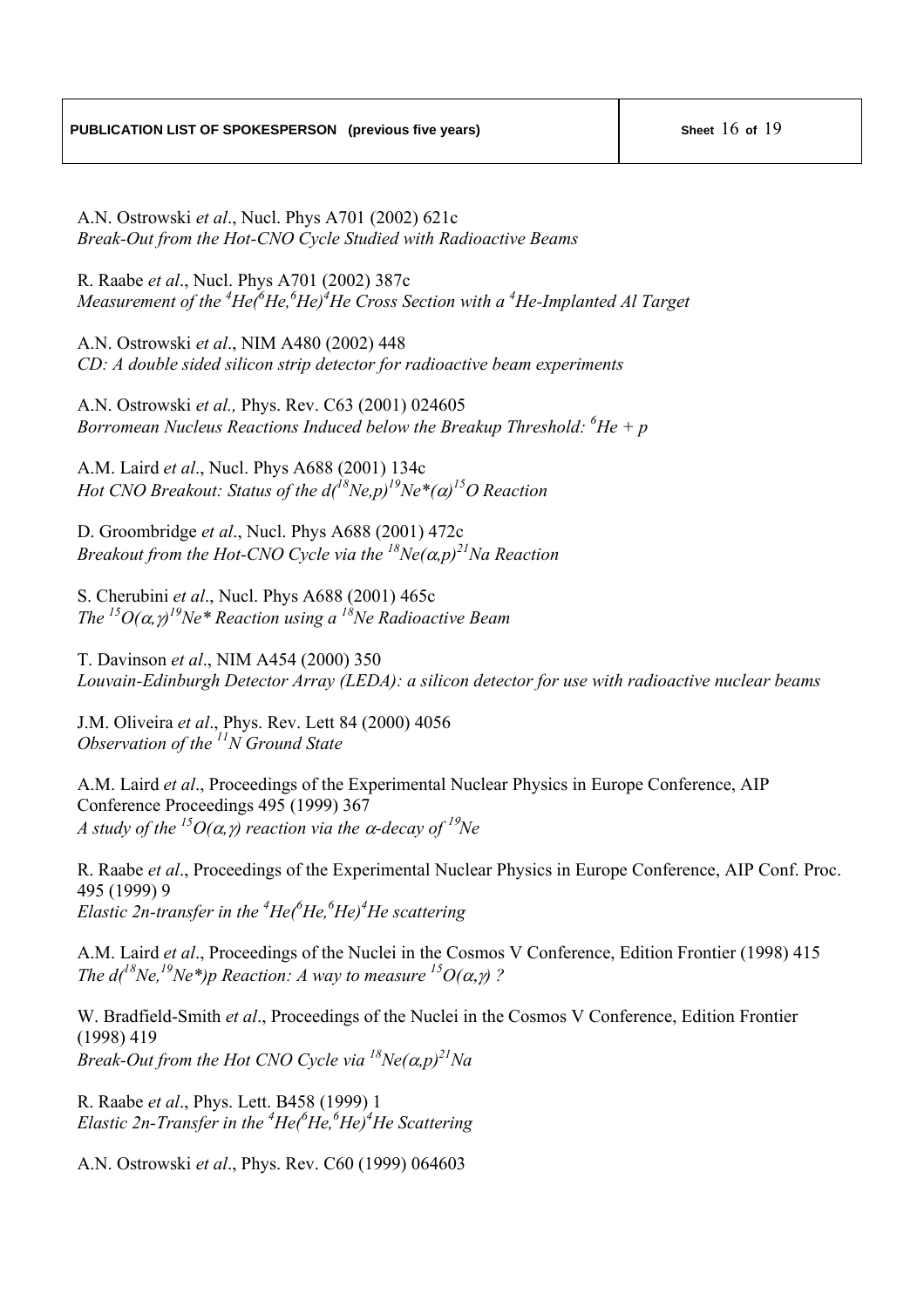*Nuclear Forward Glory,*  $\sigma_R$  *and f<sub>N</sub>(0°) in the Scattering of <sup>6</sup>He by Carbon* 

W. Bradfield-Smith *et al*., Phys. Rev. C59 (1999) 3402 *Breakout from the Hot CNO Cycle via the*  $^{18}$ Ne( $\alpha$ ,p)<sup>21</sup>Na Reaction

W. Bradfield-Smith *et al.,* NIM A425 (1999) 1 *Investigation of (*α*,p) Reactions using a Radioactive Beam* 

A.N. Ostrowski *et al*., J. Phys. G24 (1998) 1553 *Low-Energy Radioactive Ion Beam Induced Nuclear Reactions* 

# **Spokesperson's (M. Aliotta) List of Publications.**

*Indirect 7 Li(p,*α*) 4 He reaction at astrophysical energies*

C. Spitaleri, M. Aliotta, S. Cherubini, M. Lattuada, Ð. Miljanić, S. Romano, N. Soić, M. Zadro, R.A. Zappalà

Physical Review C60 (1999) 55802 – 1.

*The <sup>6</sup> He+6 Li reactions and exotic states of 10Be* 

M. Milin, M. Aliotta, S. Cherubini, T. Davinson, A. Di Pietro, P. Figuera, W. Galster, Ð. Miljanić, A. Ninane, A.N. Ostrowski, A.C. Shotter, N. Soić, C. Spitaleri, M. Zadro Europhysics Letters 48 (6) (1999) 616 – 622.

#### *Recoil separator ERNA: ion beam specifications*

D. Rogalla, M. Aliotta, C.A. Barnes, L. Campajola, A. D'Onofrio, E. Fritz, L. Gialanella, U. Greife, G. Imbriani, A. Ordine, J. Ossmann, V. Roca, C. Rolfs, M. Romano, C. Sabbarese, D. Schürmann, F. Schümann, F. Strieder, S. Theis, F. Terrasi, H.-P. Trautvetter European Physical Journal A6 (1999) 471 – 477.

### *The* α*-12C scattering studied via the Trojan-Horse method*

C. Spitaleri, M. Aliotta, P. Figuera, M. Lattuada, R.G. Pizzone, S. Romano, A. Tumino, C. Rolfs, L. Gialanella, F. Strieder, S. Cherubini, A. Musumarra, Ð. Miljanić, S. Typel, H.H. Wolter European Physical Journal A7 (2000) 181 – 187.

 $^{4}He^{1}H_{2}^{+}$  and  $^{4}He^{1}H^{+}$ , exotic impurities in  $^{6}He^{+}$  beam

Ð. Miljanić, M. Milin, M. Aliotta, S. Cherubini, T. Davinson, A. Di Pietro, P. Figuera, M. Gaelens, W. Galster, M. Loiselet, A. Ninane, A.N. Ostrowski, G. Ryckewaert, A.C. Shotter, N. Soić, C. Spitaleri Nuclear Instruments and Methods A 447 (2000) 544 – 547.

## *Energy loss of deuterons in 3 He gas: a threshold effect*

A. Formicola, M. Aliotta, G. Gyürky, F. Raiola, R. Bonetti, C. Broggini, L. Campajola, P. Corvisiero, H. Costantini, A. D'Onofrio, S. Fülöp, G. Gervino, L. Gialanella, A. Guglielmetti, C. Gustavino, G. Imbriani,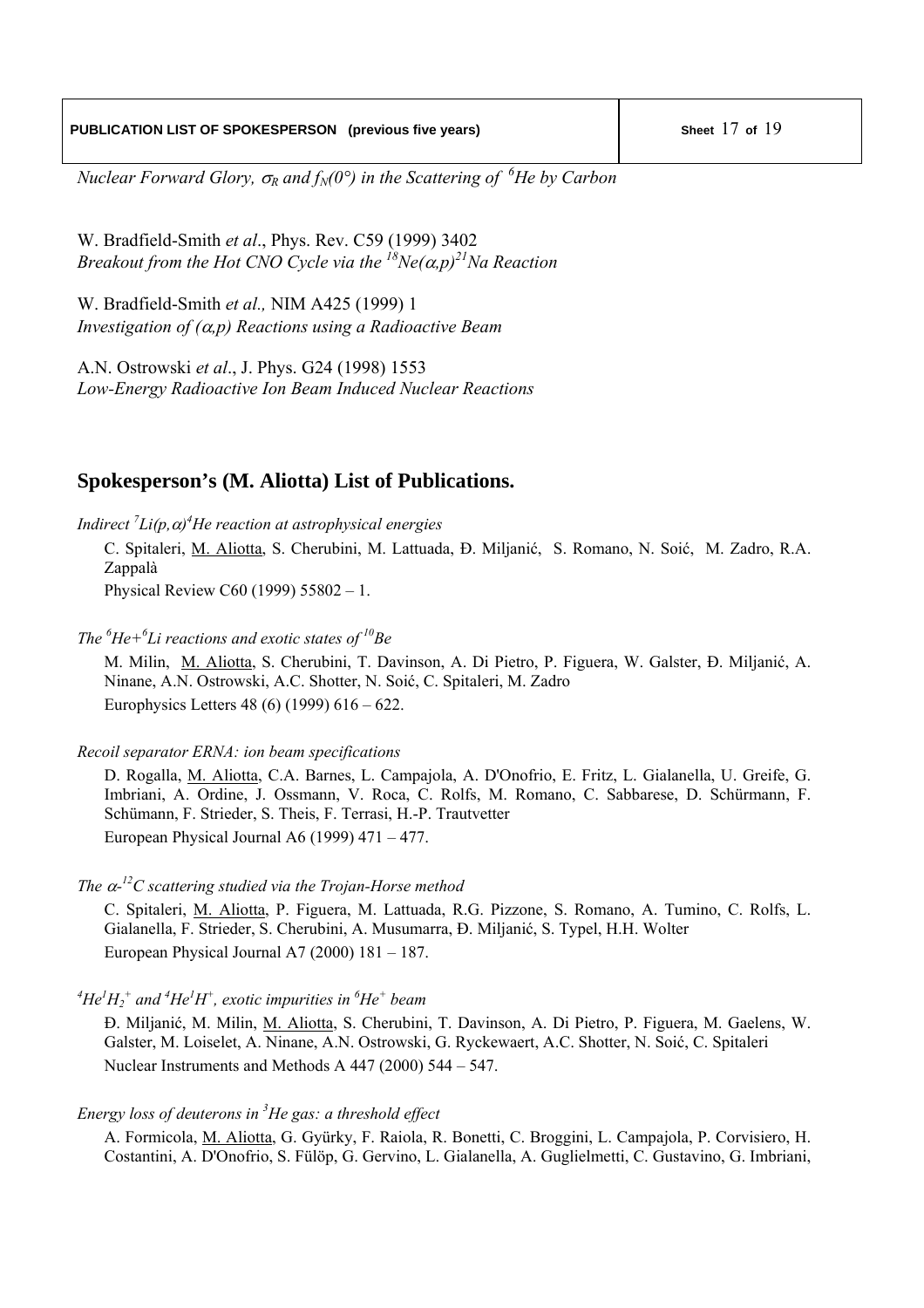## **PUBLICATION LIST OF SPOKESPERSON** (previous five years) Sheet 18 of 19

M. Junker, A. Ordine, P. Prati, V. Roca, D. Rogalla, C. Rolfs, M. Romano, F. Schümann, E. Samorjai, O. Straniero, F. Strieder, F. Terrasi, H.-P. Trautvetter, S. Zavatarelli European Physical Journal A 8 Short note (2000) 443 – 446.

*Improved information on electron screening in*  $^{7}Li(p,\alpha)^{4}$ *He using the Trojan-Horse method* 

M. Aliotta, C. Spitaleri, M. Lattuada, A. Musumarra, R.G. Pizzone, A. Tumino, C. Rolfs, F. Strieder European Physical Journal A 9 Short note (2000) 435 – 437.

### *Electron screening effect in the reactions*  ${}^{3}He(d,p)^{4}He$  and  $d({}^{3}He,p)^{4}He$

M. Aliotta, F. Raiola, G. Gyürky, A. Formicola, R. Bonetti, C. Broggini, L. Campajola, P. Corvisiero, H. Costantini, A. D'Onofrio, S. Fülöp, G. Gervino, L. Gialanella, A. Guglielmetti, C. Gustavino, G. Imbriani, M. Junker, P.G. Moroni, A. Ordine, P. Prati, V. Roca, D. Rogalla, C. Rolfs, M. Romano, F. Schümann, E. Samorjai, O. Straniero, F. Strieder, F. Terrasi, H.-P. Trautvetter, S. Zavatarelli Nuclear Physics A690 (2001) 790 – 800.

### *Trojan Horse Method applied to*  ${}^{2}H({}^{6}Li, \alpha)^{4}He$  at astrophysical energies

C. Spitaleri, S. Typel, R.G. Pizzone, M. Aliotta, S. Blagus, M. Bogovac, S. Cherubini, P. Figuera, M. Lattuada, M. Milin, Ð. Miljanić, A. Musumarra, M.G. Pellegriti, D. Rendic, C. Rolfs, S. Romano, N. Soić, A. Tumino, H.H. Wolter, M. Zadro

Physical Review C63 (2001) 55801 (7 pages).

### *Stopping power of low-energy deuterons in 3 He gas: a threshold effect*

F. Raiola, G. Gyürky, M. Aliotta, A. Formicola, R. Bonetti, C. Broggini, L. Campajola, P. Corvisiero, H. Costantini, A. D'Onofrio, S. Fülöp, G. Gervino, L. Gialanella, A. Guglielmetti, C. Gustavino, G. Imbriani, M. Junker, R.W. Kavanagh, A. Ordine, P. Prati, V. Roca, D. Rogalla, C. Rolfs, M. Romano, F. Schümann, E. Samorjai, O. Straniero, F. Strieder, F. Terrasi, H.-P. Trautvetter, S. Zavatarelli European Physical Journal A10 (2001) 487 – 491.

## *The E1 capture amplitude in*  $^{12}C(\alpha, \gamma_0)^{16}O^*$

L. Gialanella, D. Rogalla, F. Strieder, S. Theis, G. Gyürky, C. Agodi, R. Alba, M. Aliotta, L. Campajola, A. Del Zoppo, A. D'Onofrio, P. Figuera, U. Greife, G. Imbriani, A. Ordine, V. Roca, C. Rolfs, M. Romano, C. Sabbarese, P. Sapienza, F. Schümann, E. Samorjai, F. Terrasi, H.-P. Trautvetter European Physical Journal A11 (2001) 357 – 370.

### *Enhanched electron screening in d(d,p)t for deuterated Ta\**

F. Raiola, P. Migliardi, G. Gyürky, M. Aliotta, A. Formicola, R. Bonetti, C. Broggini, L. Campajola, P. Corvisiero, H. Costantini, J. Cruz, A. D'Onofrio, Z. Fülöp, G. Gervino, L. Gialanella, A. Gugliemetti, G. Imbriani, C. Gustavino, A.P. Jesus, M. Junker, R.W. Kavanagh, P.G.P. Moroni, A. Ordine, J.V. Pinto, P. Prati, V. Roca, J.P. Ribeiro, D. Rogalla, C. Rolfs, M. Romano, F. Schümann, D. Schürmann, E. Samorjai, F. Strieder, F. Terrasi, H.P. Trautvetter, S. Zavatarelli

European Physical Journal A13 (2002) 377-382

### *Indirect study of the astrophysically important*  ${}^{15}O(\alpha, \gamma)^{19}$ *Ne reaction through*  ${}^{2}H(^{18}Ne, {}^{19}Ne)^{1}H$

A.M. Laird, S. Cherubini, A.N. Ostrowski, M. Aliotta, T. Davinson, A. Di Pietro, P. Figuera, W. Galster, J.S. Graulich, D. Groombridge, J. Hinnefeld, M. Lattuada, P. Leleux, L. Michel, A. Musumarra, A. Ninane, M.G. Pellegriti, A.C. Shotter, C. Spitaleri, A. Tumino, J. Vervier, P.J. Woods Physical Review C66 (2002) 48801 (4 pages)